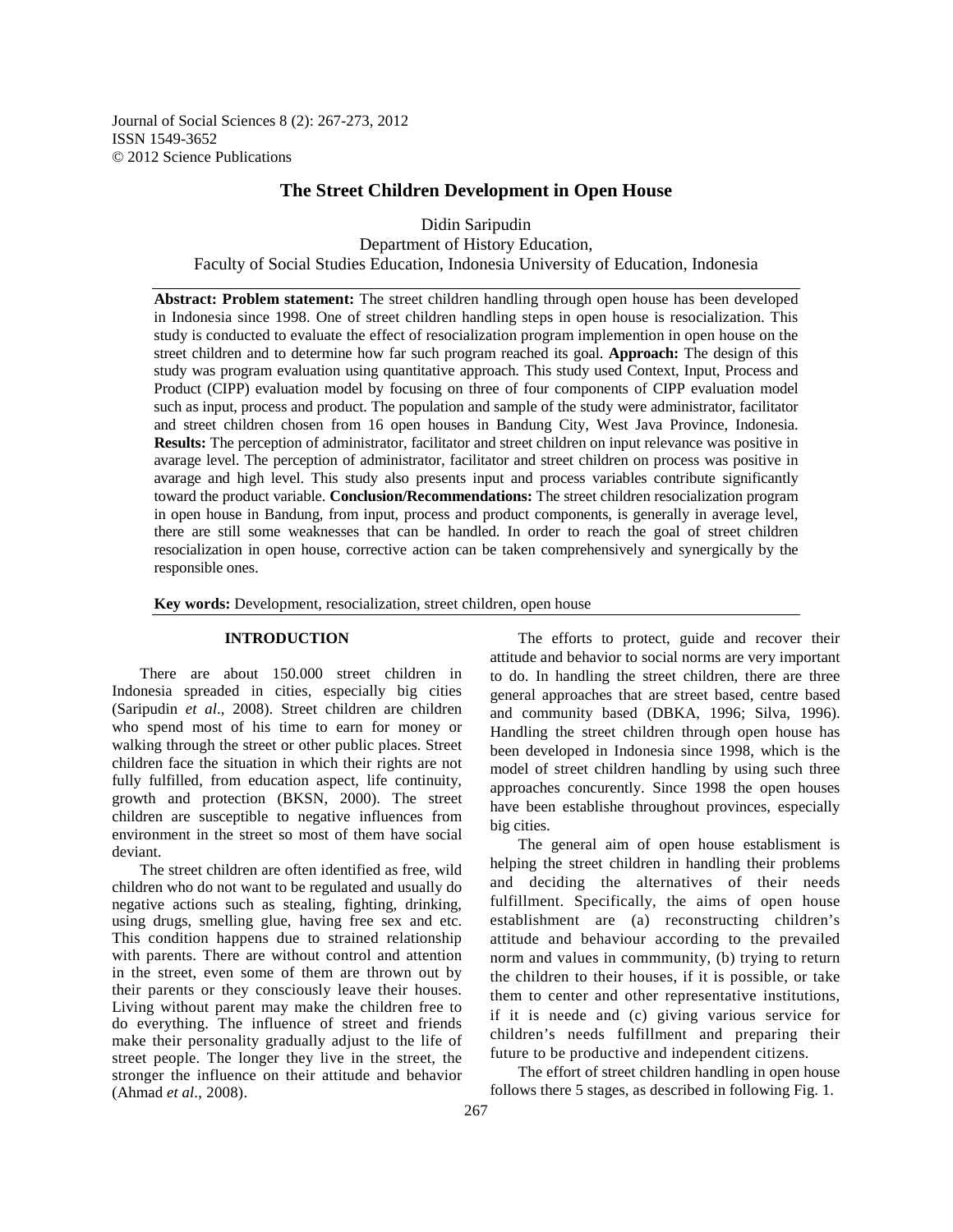

Fig. 1: Stages of Street Children Service **Source:** Adapted from DJBKS (1999)

 One of important stages is learning preparation stage in which the street children follow resocialization, which is the effort to reconstruct their attitude and behavior based on social norm. Resocialization emphasizes the change of childrens' attitude and behavior. It should be done before other empowerment programs are given. Resocialization gives knowledge, awareness and strength of selfcompetence in facing daily life and solving the problem. Therefore, the aim of resocialization of street children in open house is to make the street children have good and positive attitude and life philosophy, present good social behavior, the competence to regulate themselves in handling life obstacle (BKSN, 2000).

 In resocialization of street children, facilitators use friendship and equality principles. Although they are still young, their experience in the street has made them mature. Resocialization avoids instruction pattern and giving advices continuously in which the children are treted as objects. The street children are treated as subject of change on themselves. The prevailed principle is that facilitators cooperate with the street children, not work for the street children. Facilitators and street children discuss to formulate activities, give consideration and give them spirit of selected effort. In the end of resocialization, the street children are hoped to be able to help themselves (DJBKS, 1999; Saripudin *et al*., 2008).

 Some activities in street children resocialization are, firstly, general/ daily social guidance consisting of daily attitude and behavior such as: individual cleanliness, table manner, health keeping, speech manner, literacy, religion, home cleanliness, parent relationship, peer relationship, neighbor relationship, work safety, role induction, recreation, discussion and teaching of social norms; secondly, case guidance is a guidance to handle difficulty in street children's life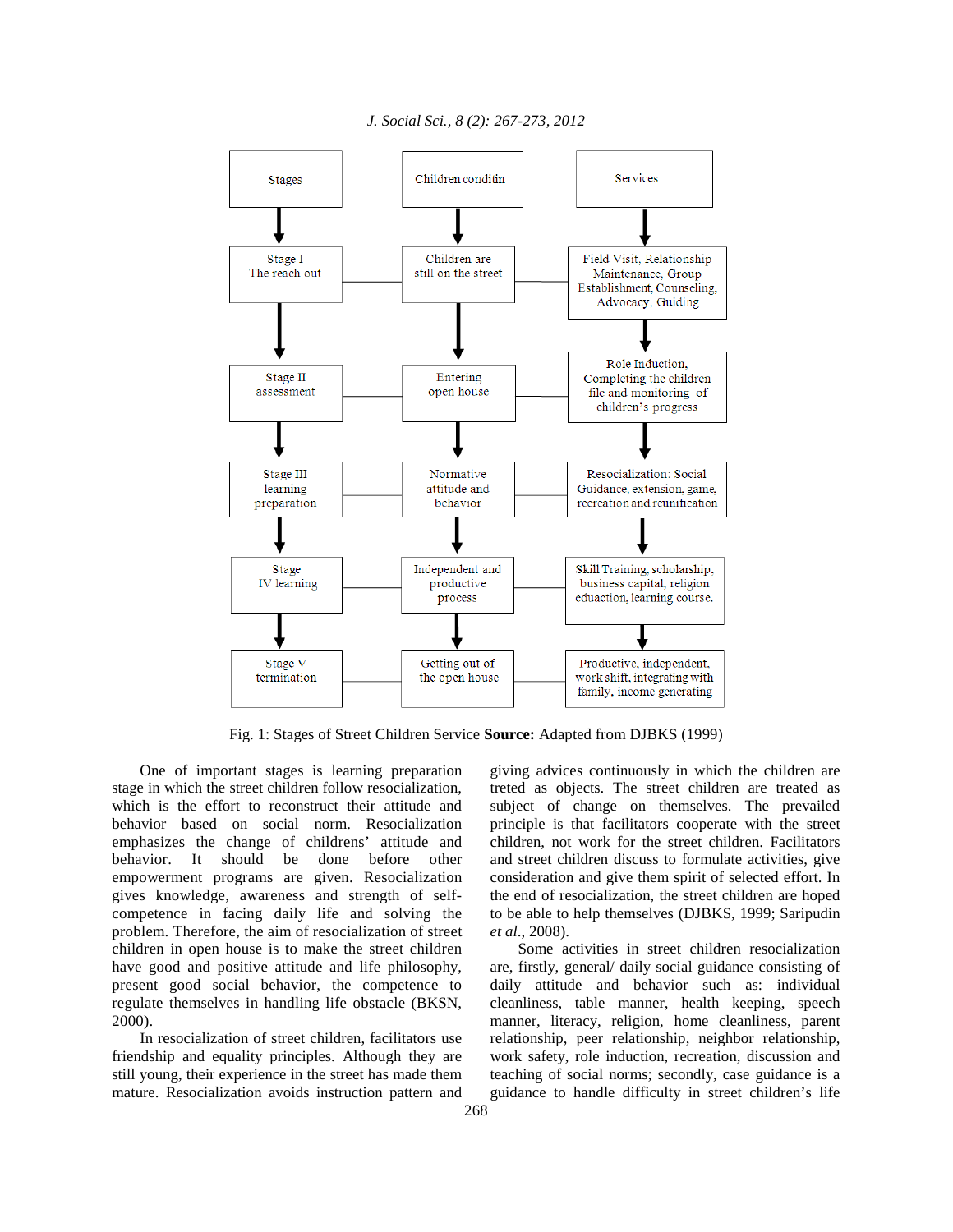consisting of avoiding, decreasing and stopping smoking, drinking, using drugs, smelling glues, absent from school, fighting, stealing, hating and competing against parent and frinds. The street children resocialization is conducted every time, especially when there is a problem need a guidance. General/ daily guidance is done continually every time. Case guidance is done when the problem occurs and its handling time depends on the problem faced by the children, it may need short time or long time if the case is serious (DJBKS, 1999).

 The methods used in street children resocialization are (1) individual sosial guidance, which is guidance of children individually or one by one, either for general or case guidance; (2) group social guidance, which is guidance conducted in group in giving materials/ information to all children or guidance for the children who have similar problem; (3) home visit, which is visiting and guiding children in their family and involving parent and other family members. Such guidance and learning use discussion technique, giving advice, socio drama, role playing, quiz and test. Giving reward and punishment, writing, story telling, giving motivation, advocacy, giving information, changing experience and sharing feeling.

 The program of street children resocialization in open house has been startet since 1998. The roblem today is how far the implementation of resocialization program reaches its goal. In fact, the number of street children does not decrease significantly and street children's social deviant is still high. Based on such background, the evaluation of street children resocialization in open house is needed

 Therefore, this study is conducted to evaluate the implementation of resocialization program in open house on the street children and decide how far such program reaches its goal. This study uses Context, Input, Process and Product (CIPP) evaluation model stated by Stufflebeam (1971). The focus of this evaluation is on three main components such as input, the implementation of street children resocialization in open house (process) and the goal reach (product).

 The evaluation of street children resocialization in open house tries to answer there following study questions:

- How far is the input relevance for the implementation of street children resocialization in open house from the organizers', facilitators' and street children' perspective?
- How far is the process of implementation of street children resocialization in open house from the organizers', facilitators' and street children' perspective?
- How far does implementation of street children resocialization in open house reach its goal from the organizers', facilitators' and street children' perspective?
- Are there factors contributing the process of implementation of street children resocialization in open house?

 The aim of this study is to evaluate the program of street children resocialization in open house all around Bandung, West Java province, Indonesia from input, process and product aspects based on CIPP evaluation model by Stufflebeam (1971). Input evaluation includes resocialization curriculum, facilitator's competence, street children, facilities and learning media aspects. Process evaluation includes guidance and learning, organizer, parent and Non Governmental Organization (NGO) involvement and program monitoring aspcets. Meanwhile, product evaluation includes street children having good and positive life philosophy and attitude, showing social behavior based on social values, selfregulating competence, competence to handle life difficulty. This evaluation is viewed from two aspects; first, how far the program is relevant with the street children's needs and second, evaluating how far such program reches its goal.

## **MATERIALS AND METHODS**

 The study method used is program evaluation. According to Singarimbun and Effendi (2008), evaluation study has been more well-known nowadays because various programs in society should be known their benefit. The principal question of this study is how far the goal stated in the initial program is reached or has the signs that it can be reached. There are various kinds of evaluation study models, in which Context, Input, Process and Product (CIPP) by Stufflebeam (1971) is used in this study by focusing on three of four CIPP evaluation model components, which are input, process and product.

 Population and sampel of the study are organizers, facilitators and street children selected from 16 open houses in Bandung city, West Java province, Indonesia. Such open houses are divided based on six areas in Bandung city such as Bojonagara, Cibeunying, Karees, Tegallega, Ujungberung and Gedebage. The sample number selection is based on the table arranged by Krejcie and Morgan (1970). Based on organizer population of 40 people, the appropriate number is 36 people; the appropriate number of facilitator sample is 132 people from 200 people of facilitator population; and from 4526 people of street children population, the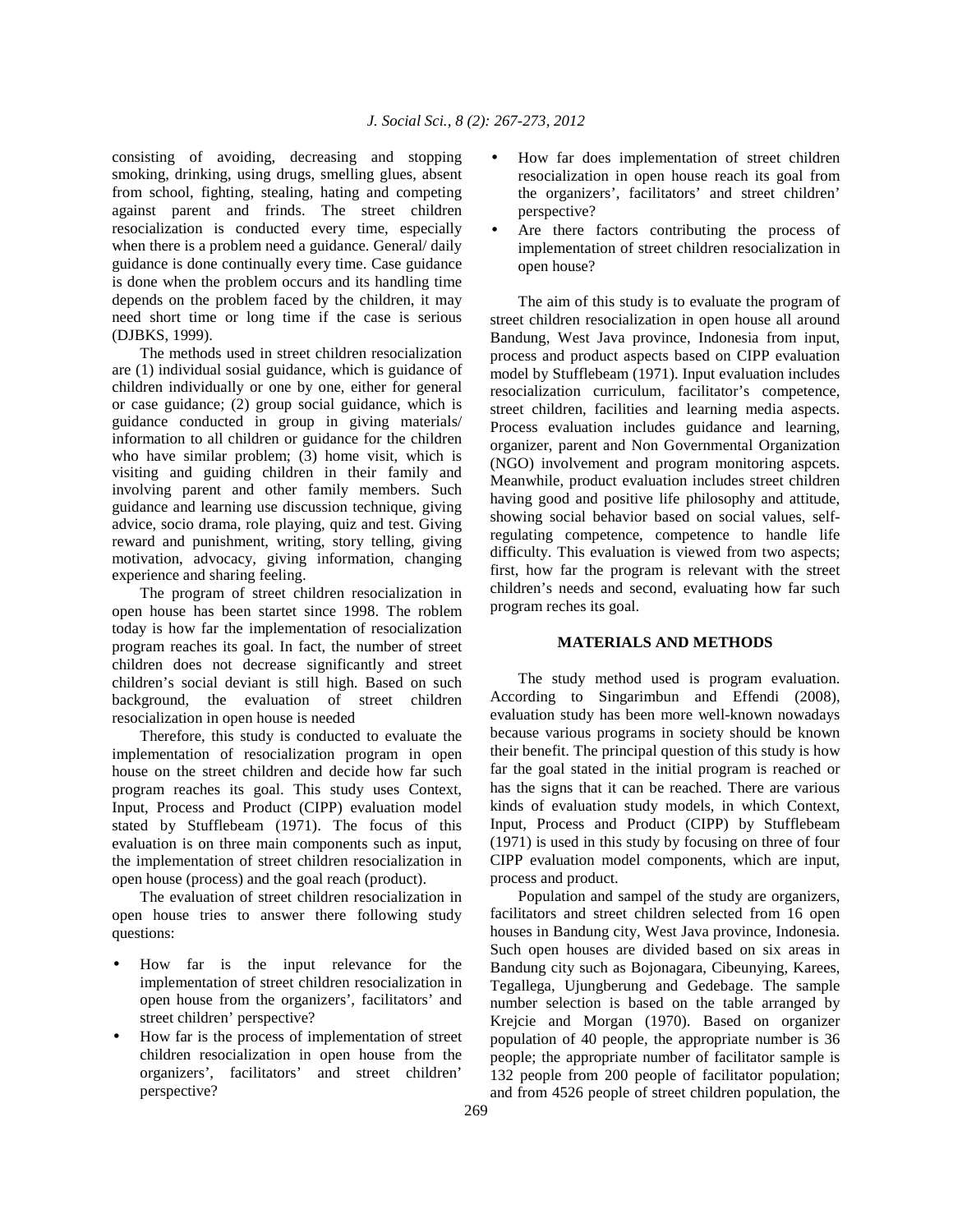appropriate number of street children sample is 354 people. *Systematic random* sampling is used to select respondents from 16 open houses in Bandung city.

 The instrument used in this study is questionnaire. Three questionnaire sets are provided, Set 1 for organizers, Set 2 for facilitators and untuk fasilitator dan Set 3 for street children. Before conducting the study in field, questionnaire trials are conducted in four open houses in Bandung city with 100 respondents consisting of organizers, facilitators and street children. From the result of instrument (questionnaire) trials, the *Alpha Cronbach* reliability index for the three sets is 0.70-0.87. According to Thorndike (1997), alpha score of 0.6 may be accepted or rejected, it means that the gained alpha score from instrument trials proves that such instrument is reliable to be used. Questionnaire data is analyzed using descriptive statistic and inference such as frequency, percentage, mean, ANOVA and Multiple regression using SPSS for Windows version 12.

## **RESULTS**

 Curiculum, facilitators, street children, facilities and learning media are variables contained in input components of this study. Table 1 presents whole mean score for curriculum, facilitators, street children, facilities and learning media. Generally, the organizers, facilitators and street children have positive score in avarage level on curriculum, facilitators, street children, facilities and learning media.

 The street children have more positive perception than facilitators and organizers. ANOVAs analysis is done to describe the difference of organizers', facilitators' and street children's perspective on curriculum, facilitator, street children, facilities and learning media. From such analysis, it can be concluded that there is significant difference among organizers', facilitators' and street children's perception in input relevance of street children resocialization program.

 Guidance and learning, organizer, parents and NGO involvement, program monitoring are variables contained in process components. Table 2 presents the whole mean score of guidance and learning, organizer, parents and NGO involvement, program monitoring. Generally, the organizers, facilitators and street children have positive score in high level on parents and NGO involvement and program monitoring, avarage level on guidance and learning and organizer involvement.

 The street children have more positive perception than organizers and facilitators. ANOVAs analysis is done to describe the difference of organizers', facilitators' and street children's perspectives on guidance and learning, organizer, parents and NGO involvement, program monitoring.

Table 1: The whole mean score of input relevance of street children resocialization in open house

|      | Interpretation                                                                         |
|------|----------------------------------------------------------------------------------------|
|      |                                                                                        |
|      | Avarage                                                                                |
| 0.67 | Avarage                                                                                |
| 0.71 | Avarage                                                                                |
| 0.75 | Avarage                                                                                |
| 0.94 | Avarage                                                                                |
|      | Deviation<br>Mean<br>standard<br>score<br>3.22<br>0.60<br>3.46<br>3.24<br>2.73<br>3.18 |

|                                              |  |  |  |  |  |  | Table 2: The whole mean score of street children resocialization |
|----------------------------------------------|--|--|--|--|--|--|------------------------------------------------------------------|
| program in open house implementation process |  |  |  |  |  |  |                                                                  |

|                                 | Mean  | Deviation |                |
|---------------------------------|-------|-----------|----------------|
| Variable                        | score | standard  | Interpretation |
| Guidance and Learning           | 3.48  | 0.65      | Average        |
| Organizer involvement           | 3.33  | 0.78      | Average        |
| Parent and NGO involvement 3.73 |       | 0.81      | High           |
| Program Monitoring              | 3.82  | 0.68      | High           |
|                                 |       |           |                |

Table 3: The whole mean score of street children resocialization in open house product

|                                      | Mean  | Deviation |                |
|--------------------------------------|-------|-----------|----------------|
| Variable                             | score | standard  | Interpretation |
| Good Life Philosophy and Attitude    | 3.29  | 0.60      | Average        |
| Presenting social attitude           | 3.71  | 0.58      | High           |
| based on social norms                |       |           |                |
| Self-regulating competence           | 3.23  | 0.68      | Average        |
| Competence to handle life difficulty | 3.27  | 0.77      | Average        |

From such analysis, it can be concluded that there is significant difference of organizers', facilitators' and street children's perspectives in the process of street children resocialization implementation.

 The good and positive life philosophy and attitude based on social norms, self-regulating competence and competence to handle life difficulty are variables contained in product component. Table 3 presents the whole mean score of good life philosophy and attitude, presenting social behavior, self-regulating competence and competence to handle life difficulty. Generally, organizers, facilitators and street children have positive score in high level on presenting social behavior according to social norms, average level on good and positive life philosophy and attitude, self-regulating competence and competence to handle life difficulty.

 The street children have more positive perception than facilitators and organizers. ANOVAs analysis is done to describe the perspective difference on good life philosophy and attitude, presenting social attitude, selfregulating competence and competence to handle life difficulty. From such analysis, it can be concluded that there is significant difference among the organizers', facilitators' and street children's perception on the product of street children resocialization program.

 Multiple regression analysis is used to determine the correlation sinificance and independent variable contribution on dependent variable. In determining independent variable contributing to the process of program implementation, independent variables consist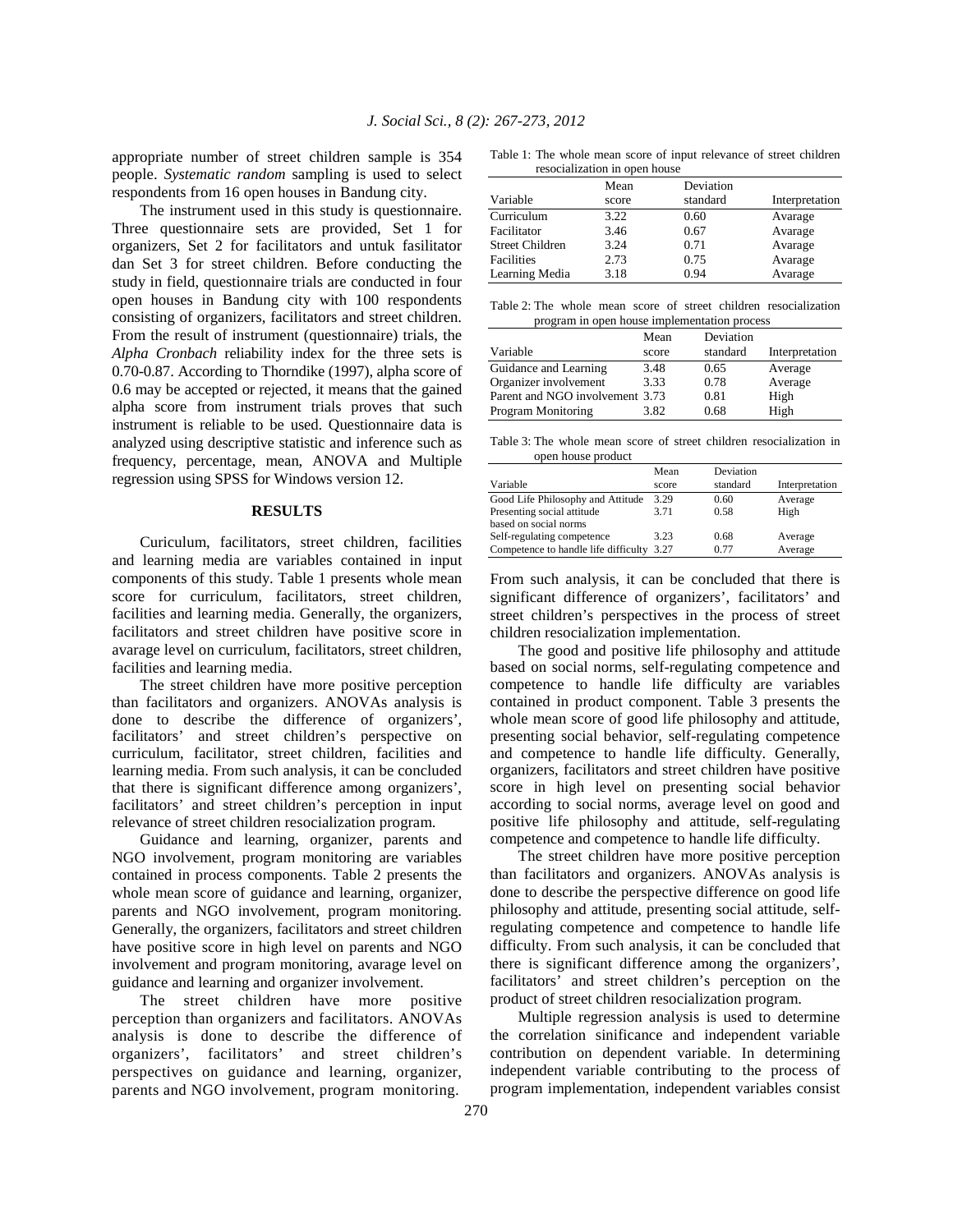of curriculum, facilitator, street children, facilities and learning media. Variables of program implementation are dependent variables that consist of guidance and learning, organizer, parent and society involvement and program monitoring.

 Independent variables such as curriculum, facilitator, street children, facilities and learning media contribute by 34% (0.34) to guidance and learning, by 27% (0.27) to organizer involvement, by 21% (0.21) to parent and NGO involvement and by 37% (0.37) to program monitoring.

 In determining independent variables contributing to program product, independent variables consist of curriculum, facilitators, street children, facilities, learning media, guidance and learning, organizer involvement, parent and society involvement and program monitoring. Variables of program product included in dependent variables consist of good and positive life philosophy and attitude, presenting social attitude based on social norms, self-regulating competence and competence to handle life difficulty.

 Independent variables such as curriculum, facilitator, street children, facilities, learning media, guidance and learning, organizer involvement, parent and NGO involvement and program monitoring contribute by 58.40% (0.584) to good and positive life philosophy and attitude, by 43% (0.43) to presenting social attitude based on social norms, by 55.50% (0.555) to self-regulating competence and by 38% (0.38) to competence to handle life difficulty.

#### **DISCUSSION**

 The study finding shows that the curriculum of street children resocialization program in open house is conducted based on the guide of Indonesia Republic Social Department. Such curriculum consists of core guidance and learning that will be performed. Curriculum should be explained by facilitator based on the street children's needs. Therefore, curriculum should be flexible containing the street children's needs and competence. According to Sudjana (2001), nonformal education curriculum such as street children resocialization program should be flexible so it can fulfill different program participants' needs. From the facilitator's skill aspect, it shows that facilitators in open houses in Bandung consist of facilitators having knowledge and skill in developing street children. Most of facilitators (89%) have education background of minimum Sekolah Menengah Pekerja Sosial (SMPS) or Social Worker High School. It is in line with BKSN (2000) requiring that minimum education of facilitators in open houses is SMPS graduate. The task given to facilitators is adequate and appropriate with practical knowledge they have. It still needs special practice, workshop or seminar routinely to improve facilitators' knowledge and skill.

 The street children have different background, in which generally they have social deviance, either the light or serious problem. Generally, they need resocialization program in open house. According to Dewi (2004), the effort to reconstruct their attitude and behavior based on social norms are very imprtant to do through resocialization activity. From the facility aspect, open houses in Bandung has generally been adequate in minimum level. According to Sudjana (2006), facility will determine the success of process and output of non-formal education program. If the facility is not adequate, it will block and decrease the success of non-formal education program. From learning media aspect, it shows that media (printed and electronic) in open houses in Bandung has been adequate in minimum level. This finding is in line with the study finding of Ishak (2000) presenting that learning media is still lack and needs to be added. The existing media has been old and should be replaced.

 The study finding shows that guidance and learning is done through social and mental guidance in which the street children are directed based on their needs. This finding is in line with BKSN (2000) that in street children resocialization, the facilitators use friendship and equality prinsiples. Although they are still young, theis experience in the street has made them mature. The street children are treated as subject of change on them. Organizers involve in all stages of street children resocialization program in open house . This finding is in line with the study finding of Dewi (2004) that planning, organizing, implementation and monitoring functions are very important to do by the organizers if they want the street children resocialization program successful. Parent involvement is usually by inviting the street children's parents or the members of family to come to open house. The facilitators or organizers usually come to their houses (home visit). This finding supports the study finding of Sulistiati (2001) presenting that the important factor in the success of street children development is parent involvement in such program. Street children development should not be separated from the effort to develop their family as well.

 Program monitoring is very important to ensure that street children resocialization program in open house can be implemented as it is planned. DSPJ (2001) states the importance of program monitoring in which program monitoring is an activity to guide and direct the administrator of open house about the process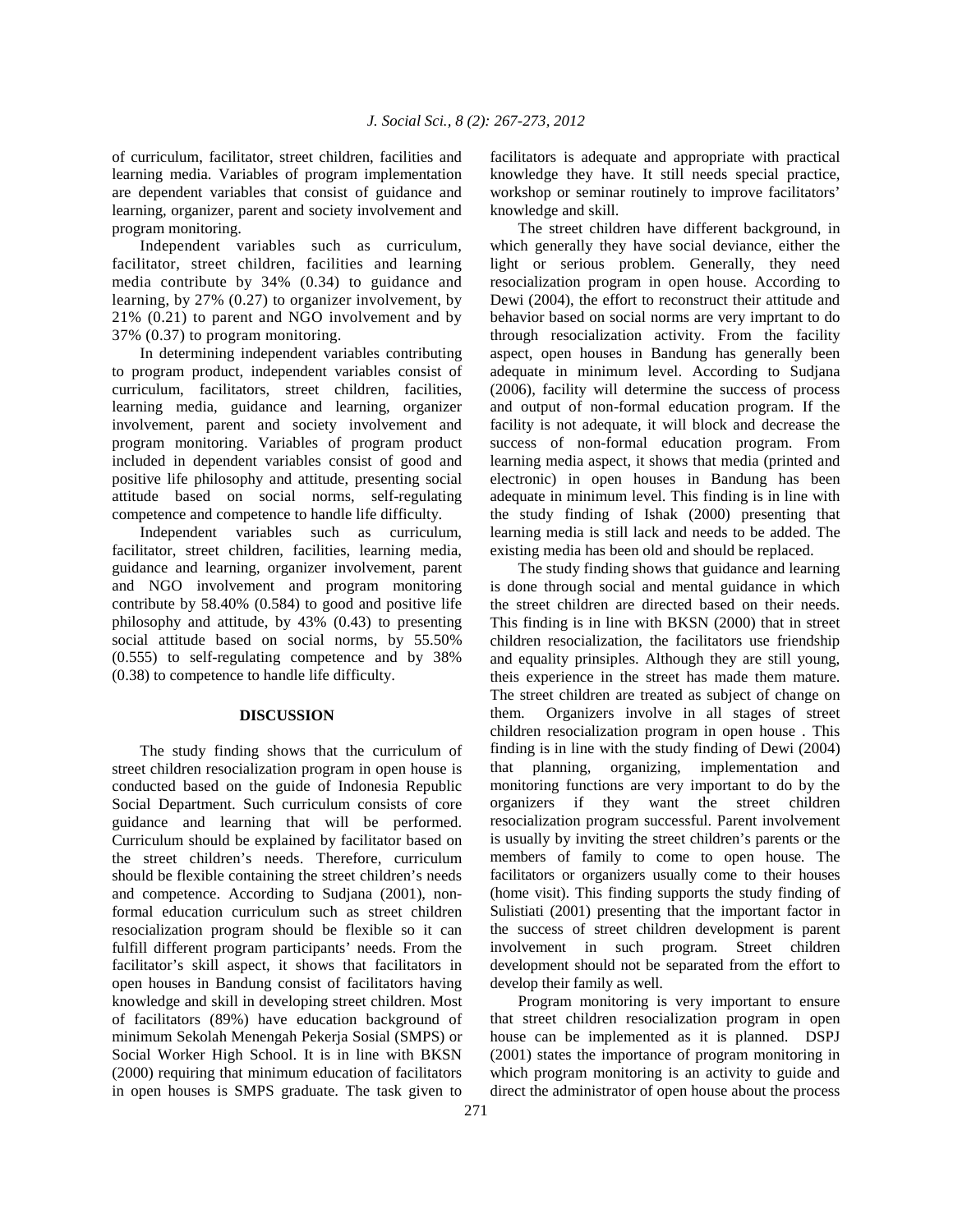and daily tasks, either in official administration or service administration.

 The study finding presents that there is perception difference among the organizers, facilitators and street children about the good and positive life philosophy and attitude, presenting social behavior based on social norms, self-regulating competence and competence to handle life difficulty. It describes that there is a space in order to make the open houses improve their input quality and process of street children resocialization program in open house. This finding is quite agreed with Dewi (2004) study finding showing that there is a change in most of street children after following program in open house in matters of awareness of education importance for their future, the growth of their self-confidence and well-manner. It is also supported by the study finding of Ishak (2000) presenting that the street children following the program in open house has been able to solve the problems they face. If they can solve it by themselves, they need the role of parent, relatives, teacher or facilitator to help them in solving their problems.

 The street children resocialization program in open houses in Bandung city still have problems. The main problems are first, limited learning facilities; second, limited available fund; third, the family of street children is very poor; forth, the number of facilitators to guide the street children is lack; fifth, the expert helping to solve the problems faced by street children are still lack; and sixth, the follow-up of program participant placement for the participants who do not have home and family in order to make them return to the street. These study findings are agreed with Sudrajat (1998) study that the budget for street children development is still less and still depends on the budget of Indonesia's Social Department. In Bandung city, the budget to handle street children is very low. Sugiarta (2002) stated in his study that a lot of street children development programs have been implemented but the human resources and facilities aspects are not prepared optimally so that the program is not running well.

## **CONCLUSION**

**Referring to the questions of study, it can be concluded that:** The organizers', facilitators' and street children's perception on input relevance such as curriculum, facilitator, street children, facilities and learning media is positive in avarage level, but the street children have more positive perception than facilitators and organizers. Besides that, there is significant difference among the facilitators', organizers' and street children's perception on curriculum, facilitator, street children, facilities and learning media.

 The organizers', facilitators' and street children's perception on the process of street children resocialization program in open house has positive score in high level toward parent and LSM involvements and program monitoring. Meanwhile, it is in avarage level toward guidance and learning and organizer involvement. The street children have more positive perception than facilitators and organizers. Besides that, there is significant difference among the facilitators', organizers' and street children's perception on guidance and learning, organizer, parent and NGO involvements and program monitoring.

 The organizers', facilitators' and street children's perception on the product of street children resocialization program in open house has positive score in high level for presenting social behavior based on social norms, in avarage level for good and positive life philosophy and attitude, self-regulating competence and competence to handle life difficulty. Besides that, there is significant difference among the facilitators', organizers' and street children's perception on good and positive life philosophy and attitude, presenting social behavior, self-regulating competence and competence to handle life difficulty.

 This study finding also shows that curriculum, facilitator, street children, facilities and learning media give significant contribution to guidance and learning, organizer, parent and NGO involvements and program monitoring. Curriculum, facilitator, street children, facilities, learning media, guidance and learning, organizer, parent and NGO involvements and program monitoring give significant contribution to the good and positive life phylosophy and attitude, presenting social behavior, self-regulating competence and competence to handle life difficulty.

 Based on the findings, it shows that street children resocialization program in open house in Bandung city is generally in avarage level for input, process and product aspects. There are some weaknesses that should be solved. Therefore, in order to reach the goal of street children resocialization program in open house, corrective actions should be taken comprehensively and synergically by all responsible ones.

## **ACKNOWLEDGEMENT**

 This research is a grant from the Directorate General of Higher Education, Indonesia Ministry of Education. The author would like to express their sincere appreciation for all of the support provided.